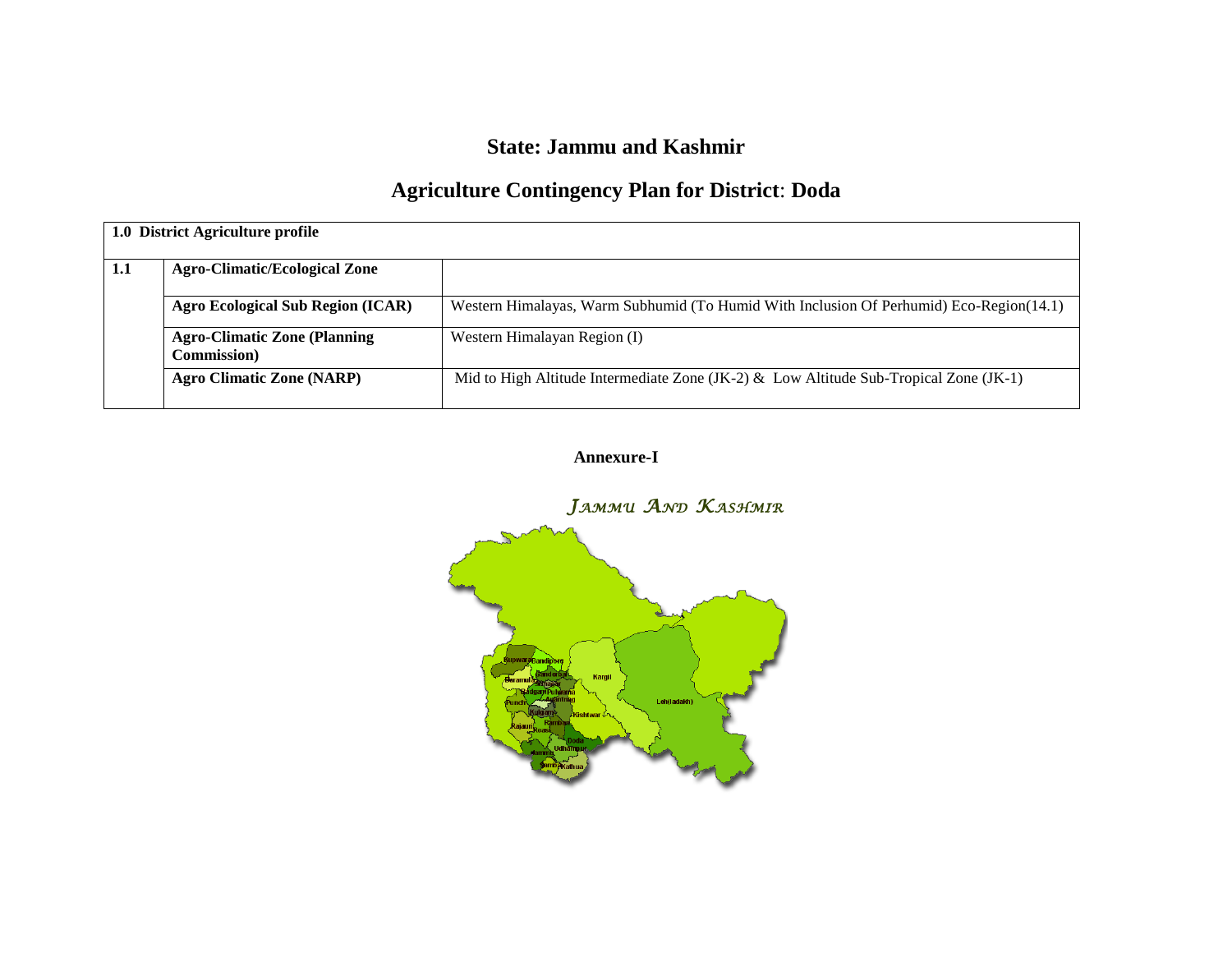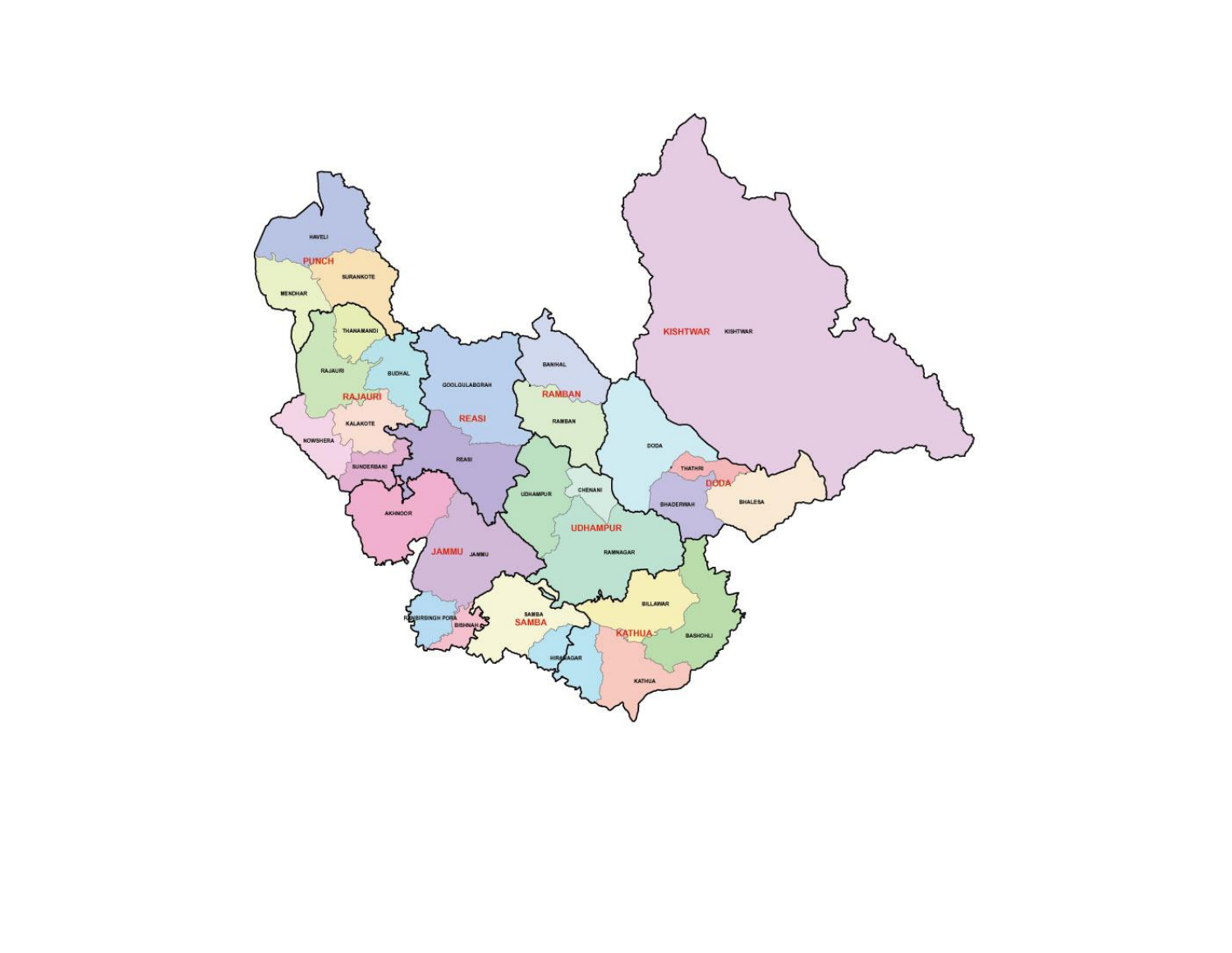#### **2.0 Strategies for weather related contingencies**

#### **2.1 Drought**

#### **2.1.1 Rainfed situation (DODA)**

| Condition               |                  |                          |   |                                                  | <b>Suggested Contingency measures</b>                                  |                |
|-------------------------|------------------|--------------------------|---|--------------------------------------------------|------------------------------------------------------------------------|----------------|
| Early season drought    | Major Farming    | Normal Crop /            |   | Change in crop / cropping system                 | Agronomic measures                                                     | Remarks on     |
| (delayed onset)         | situation        | Cropping system          |   | including variety                                |                                                                        | Implementation |
| Delay by 2 weeks        | <b>Temperate</b> | <b>Maize</b><br>(Hybrid: | ≻ | Maize (Composite: C2, C6,                        | Maize (8 lines): Rajmash (1 line).<br>$\bullet$                        |                |
|                         | region           | Kanchan-517, Pro-agro    |   | $\text{Him-123}$ + Rajmash (Local)               | Sowing should be done across the<br>$\bullet$                          |                |
| Normal: 15 April        |                  | 4794, Bio-seed, Plant    |   |                                                  | contours to conserve moisture.                                         |                |
| 30 <sup>th</sup>        |                  | $gene-2320$ + Rajmash    | ➤ | <b>Maize</b> (C-15, Local tall) +                | For maize $+$ rajmash, fertilizer                                      |                |
| Delay $(2w)$ :<br>April |                  | (Local)                  |   | Rajmash (Local)                                  | dose (N = 60, P <sub>2</sub> O <sub>5</sub> = 40, and K <sub>2</sub> O |                |
|                         |                  |                          |   |                                                  | $= 20$ kg/ha) should be reduced by                                     |                |
|                         |                  |                          | ➤ | Maize (Local Tall) + Moong                       | 25% (i.e. $N = 45$ ; $P_2O_5 = 30$ ; and                               |                |
|                         |                  |                          |   | (Pusa Baisakhi)                                  | $K_2O = 15$ kg/ha).                                                    |                |
|                         |                  |                          |   |                                                  | For maize $+$ pulse, apart from                                        |                |
|                         |                  |                          | ➤ | <b>Maize</b> $(local) +$ <b>Soybean</b> $(PB-1)$ | reducing the dose of $P_2O_5$ and                                      |                |
|                         |                  |                          |   |                                                  | $K_2O$ by 25%, the dose of N                                           |                |
|                         |                  |                          | ➤ | <b>Maize</b><br>cucumber<br>(local)<br>$+$       | should be reduced by 50%.                                              |                |
|                         |                  |                          |   | trailing type)                                   | One row of pulse in between two                                        |                |
|                         |                  |                          |   |                                                  | rows of maize (i. e. 1 : 1 row                                         |                |
|                         |                  |                          |   |                                                  | ratio).                                                                |                |
|                         |                  |                          |   |                                                  | Maize + soybean = Seed rate $(25$                                      |                |
|                         |                  |                          |   |                                                  | $+ 1.5$ ) kg/ha.                                                       |                |
|                         |                  | Moong                    | ➤ | Moong (Pusa Baishakhi)                           | $N : P_2O_5 = 16 : 40 \text{ kg/ha}$<br>$\bullet$                      |                |
|                         |                  | Potato                   | ➤ | <b>Potato</b><br>(Kufri<br>Joyti,<br>Kufri       | As per the 'Package of Practices,                                      |                |
|                         |                  |                          |   | Badshah)                                         | SKUAST-Jammu'.                                                         |                |
|                         |                  | Capsicum                 |   | (Bharat, California<br>Capsicum                  |                                                                        |                |
|                         |                  |                          |   | Wonder)                                          |                                                                        |                |
|                         |                  | <b>Knol-khol</b>         | ➤ | Knol-khol (White Viena, Purple                   |                                                                        |                |
|                         |                  |                          |   | Viena, King of Market)                           |                                                                        |                |
|                         |                  | <b>Beans</b>             | ⋗ | Beans (Contender, Arka Komal)                    |                                                                        |                |
|                         |                  | Radish                   | ⋗ | Radish (Japanese White, Pusa                     |                                                                        |                |
|                         |                  |                          |   | Reshmi)                                          |                                                                        |                |
|                         |                  | <b>Turnip</b>            | ➤ | Turnip (PTWG, Snow Ball)                         |                                                                        |                |
|                         |                  | Peas                     | ➤ | <b>Pea</b> $(A4)$                                |                                                                        |                |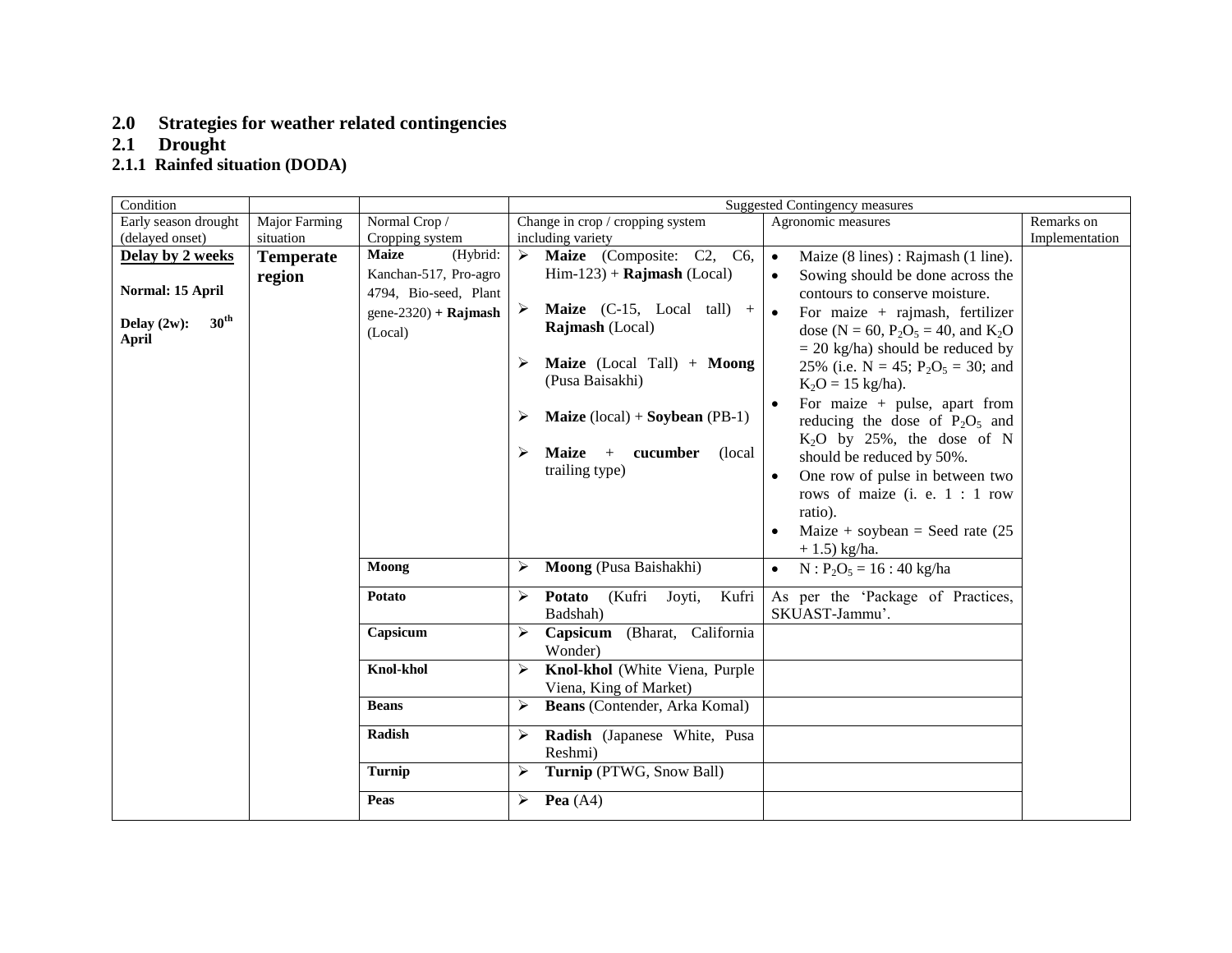| $\sim$<br>Spinach      | wai.<br>-beet<br>nanı<br>,,, |  |
|------------------------|------------------------------|--|
| $\sim$<br>Spinach beet |                              |  |

| Condition                                                          |                                |                                          |        |                                                                                                                                                                                                                                          | <b>Suggested Contingency measures</b>                                                                                                                                                                                                                                                                                                                                                                                                                                         |
|--------------------------------------------------------------------|--------------------------------|------------------------------------------|--------|------------------------------------------------------------------------------------------------------------------------------------------------------------------------------------------------------------------------------------------|-------------------------------------------------------------------------------------------------------------------------------------------------------------------------------------------------------------------------------------------------------------------------------------------------------------------------------------------------------------------------------------------------------------------------------------------------------------------------------|
| Early season drought<br>(delayed onset)                            | Major Farming<br>situation     | Normal Crop /<br>Cropping system         |        | Change in crop / cropping system<br>including variety                                                                                                                                                                                    | Remarks on<br>Agronomic measures<br>Implementation                                                                                                                                                                                                                                                                                                                                                                                                                            |
| Delay by 2 weeks<br>Normal: 15 May<br>Delay $(2w)$ :<br>$30th$ May | <b>Intermediat</b><br>e region | Maize (Hybrid)<br>$+$<br>Rajmash (Local) | ➤<br>➤ | <b>Maize</b> (Composite: C-5, C-8) +<br>Rajmash (Local)<br>Maize $(GS-2)$ + Cowpea $(C-$<br>152, PS-42, CH-86-1)<br><b>Maize</b> $(GS-2)$ + <b>Mash</b> (Pant U-<br>19, PU-30)<br>Maize $(GS-2)$ + Moong $(R-288-$<br>8, ML-131, ML-326) | Maize (8 lines): Rajmash (1 line)<br>$\bullet$<br>For maize $+$ rajmash, fertilizer<br>dose (N = 60, P <sub>2</sub> O <sub>5</sub> = 40, and K <sub>2</sub> O<br>$= 20$ kg/ha) should be reduced by<br>25% (i.e. $N = 45$ ; $P_2O_5 = 30$ ; and<br>$K_2O = 15$ kg/ha).<br>For maize $+$ pulse, apart from<br>$\bullet$<br>reducing the dose of $P_2O_5$ and<br>$K_2O$ by 25%, the dose of N<br>should be reduced by 50%.<br>One row of pulse in between two<br>rows of maize. |
|                                                                    |                                | <b>Sesame</b>                            | ➤      | Sesame (Punjab Til-1)                                                                                                                                                                                                                    | Ridge and furrow method should<br>be preferred.                                                                                                                                                                                                                                                                                                                                                                                                                               |
|                                                                    |                                | <b>Black</b> gram                        | ➤<br>➤ | Black gram (Pant U-19, Uttara)<br><b>Black gram</b> (Pant U-19, Uttara)<br>$+$ Sesame (Punjab Til-1)                                                                                                                                     | Ridge and furrow method should<br>$\bullet$<br>be preferred.<br>Inoculate the seed of black gram<br>$\bullet$<br>with <i>Rhizobium</i> culture.                                                                                                                                                                                                                                                                                                                               |
|                                                                    |                                | <b>Sunflower</b>                         | ➤      | <b>Sunflower</b><br>Morden,<br>(Pedroic,<br>MSFH-8)                                                                                                                                                                                      | Fertilizer as N, $P_2O_5$ , $K_2O = 60$ :<br>$\bullet$<br>30:30 kg/ha.                                                                                                                                                                                                                                                                                                                                                                                                        |
|                                                                    |                                | Potato                                   | ➤      | Kufri<br><b>Potato</b><br>(Kufri<br>joyti,<br>badshah)                                                                                                                                                                                   | Package of Practices,<br>SKUAST-<br>Jammu                                                                                                                                                                                                                                                                                                                                                                                                                                     |
|                                                                    |                                | Capsicum                                 | ➤      | (Bharat, California<br>Capsicum<br>wonder)                                                                                                                                                                                               |                                                                                                                                                                                                                                                                                                                                                                                                                                                                               |
|                                                                    |                                | <b>Knol-khol</b>                         | ➤      | Knol-khol (White Viena, Purple<br>Viena, King of Market)                                                                                                                                                                                 |                                                                                                                                                                                                                                                                                                                                                                                                                                                                               |
|                                                                    |                                | <b>Beans</b>                             | ➤      | <b>Beans</b> (Contender, Arka Komal)                                                                                                                                                                                                     |                                                                                                                                                                                                                                                                                                                                                                                                                                                                               |
|                                                                    |                                | Radish                                   | ➤      | Radish (Japanese White, Pusa<br>Reshmi)                                                                                                                                                                                                  |                                                                                                                                                                                                                                                                                                                                                                                                                                                                               |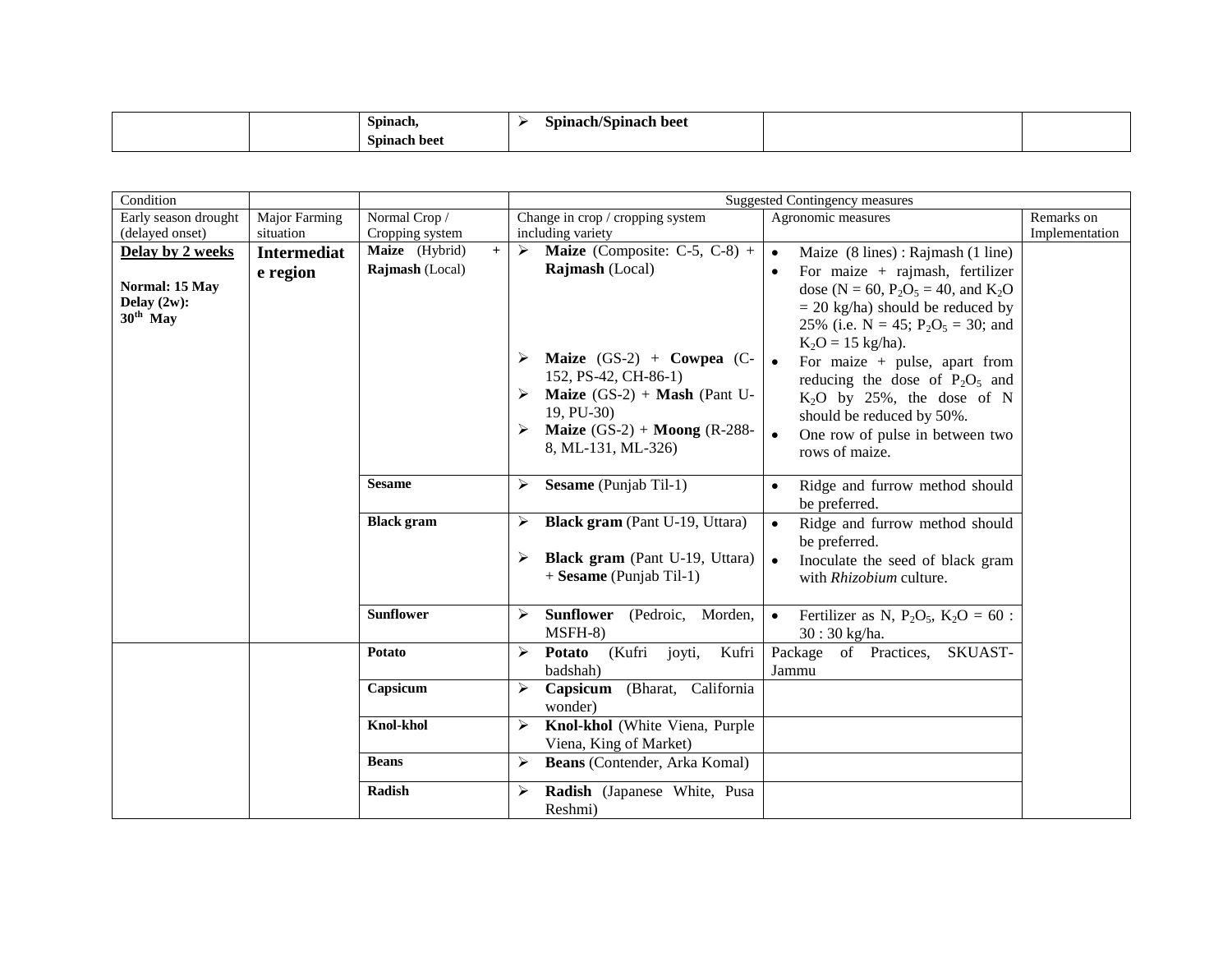|  | Turnip              | ↘ | <b>Turnip</b> (PTWG, Snow Ball) |  |
|--|---------------------|---|---------------------------------|--|
|  | Peas                | ↘ | Pea $(A4)$                      |  |
|  | Spinach,            | ↘ | <b>Spinach/Spinach beet</b>     |  |
|  | <b>Spinach beet</b> |   |                                 |  |
|  | <b>Cauliflower</b>  | ↘ | <b>Cauliflower</b> (PSBK-1)     |  |
|  | Cabbage             | ↘ | Cabbage (Golden Acre, Pride of  |  |
|  |                     |   | India, Pusa Mukta)              |  |

| Condition                    |                        |                               | <b>Suggested Contingency measures</b>                                                            |                |
|------------------------------|------------------------|-------------------------------|--------------------------------------------------------------------------------------------------|----------------|
| Early season drought         | Major Farming          | Normal Crop/                  | Agronomic measures <sup>d</sup><br>Change in crop / cropping system $\text{c}$                   | Remarks on     |
| (delayed onset)              | situation <sup>a</sup> | Cropping system <sup>b</sup>  | including variety                                                                                | Implementation |
| Delay by 4 weeks             | <b>Temperate</b>       | <b>Maize</b> (Hybrid):<br>$+$ | <b>Maize</b> $(local) + Rajmash (local)$<br>$\blacktriangleright$<br>Maize + rajmash = Seed rate |                |
|                              | region                 | Rajmash (Local)               | $(25 + 2)$ kg/ha.                                                                                |                |
| Normal: 15 April             |                        |                               | <b>Maize</b> (local) + <b>Moong</b> (Pusa<br>Fertilizer dose ( $N = 60$ , $P_2O_5 =$             |                |
|                              |                        |                               | Baisakhi)<br>40, and $K_2O = 20$ kg/ha) should                                                   |                |
|                              |                        |                               | be reduced by 25% (i.e. $N = 45$ ;                                                               |                |
| Delay $(4w)$ :<br>$15th$ May |                        |                               | $P_2O_5 = 30$ ; and $K_2O = 15$                                                                  |                |
|                              |                        |                               | <b>Maize</b> $(local) + Soybean (PB-1)$<br>➤<br>$kg/ha)$ .                                       |                |
|                              |                        |                               | Maize + moong = Seed rate $(25$                                                                  |                |
|                              |                        |                               | $+ 1.5$ ) kg/ha.                                                                                 |                |
|                              |                        |                               | <b>Maize</b> (local) $+$<br><b>Cucumber</b><br>➤<br>For maize $+$ pulse, apart from              |                |
|                              |                        |                               | (local trailing type)<br>reducing the dose of $P_2O_5$ and                                       |                |
|                              |                        |                               | $K_2O$ by 25%, the dose of N                                                                     |                |
|                              |                        |                               | Millets or lesser millets viz.,<br>➤<br>should be reduced by 50%.                                |                |
|                              |                        |                               | Fagopyrum (Buck wheat), or Fox<br>Maize + soybean = Seed rate                                    |                |
|                              |                        |                               | tail (Kangni) or Elusine corocana<br>$(25 + 1.5)$ kg/ha.                                         |                |
|                              |                        |                               | (Kodo millet).                                                                                   |                |
|                              |                        |                               |                                                                                                  |                |
|                              |                        | Moong                         | Moong (Pusa Baishakhi)<br>➤<br>$N : P_2O_5 = 16 : 40 \text{ kg/ha}$<br>$\bullet$                 |                |
|                              |                        |                               |                                                                                                  |                |
|                              |                        | Potato                        | Knol-khol/Radish/Spinach<br>➤                                                                    |                |
|                              |                        | Capsicum                      | Knol-khol/Radish/Spinach<br>➤                                                                    |                |
|                              |                        | <b>Knol-khol</b>              | Knol-khol (White viena, Purple)<br>⋗                                                             |                |
|                              |                        |                               |                                                                                                  |                |
|                              |                        |                               |                                                                                                  |                |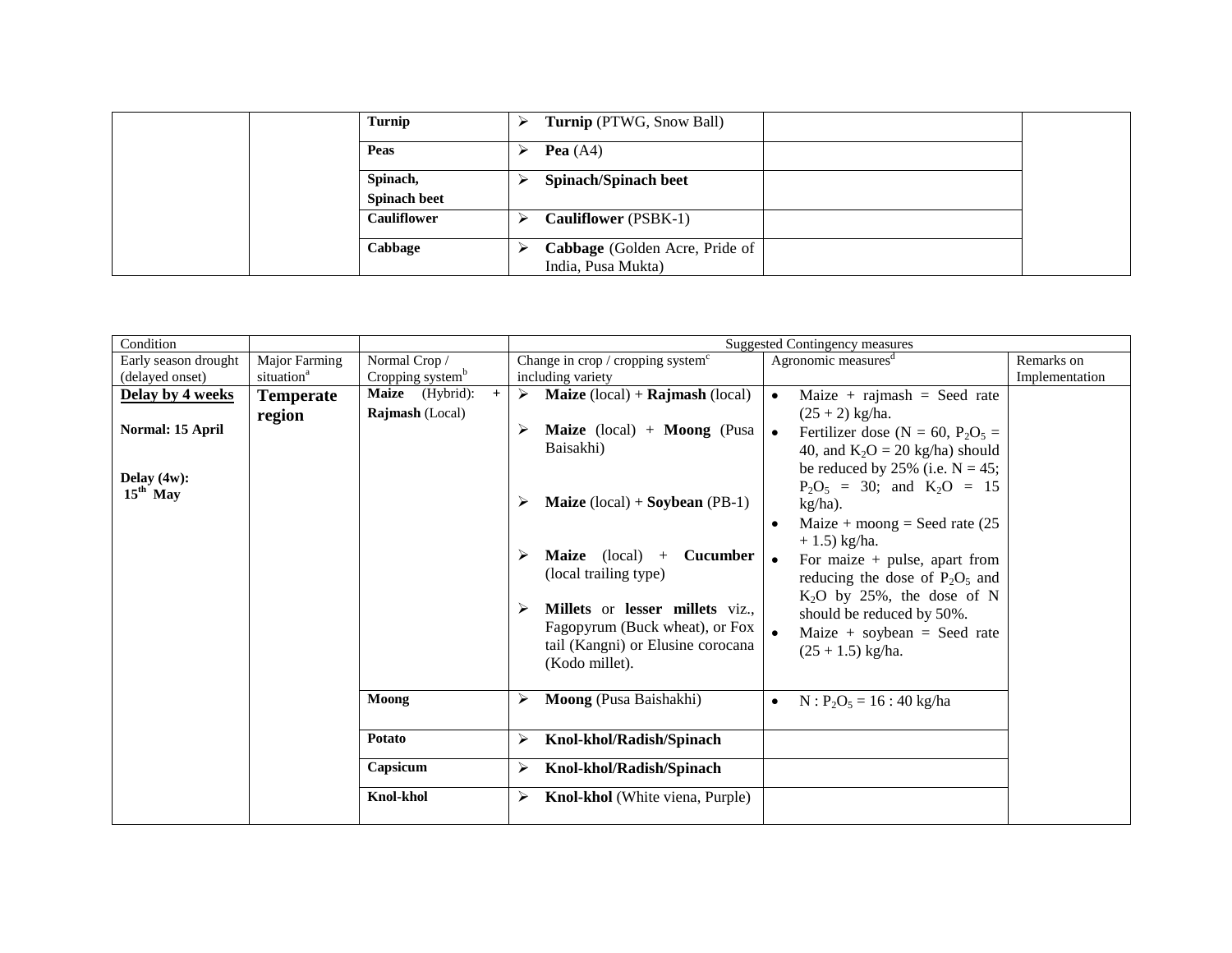|  | <b>Beans</b>                    |   | Knol-khol/Radish/Spinach                |  |
|--|---------------------------------|---|-----------------------------------------|--|
|  | Radish                          | ↘ | Radish (Japanese White, Pusa<br>Reshmi) |  |
|  | Turnip                          | ↘ | Knol-khol/Radish/Spinach                |  |
|  | Peas                            |   | Knol-khol/Radish/Spinach                |  |
|  | Spinach,<br><b>Spinach beet</b> | ↘ | <b>Spinach/Spinach beet</b>             |  |

| Condition                                                       |                                   |                                                       |                                                                                                                                                                                                                                                                             | <b>Suggested Contingency measures</b>                                                                                                                                                                                   |                              |
|-----------------------------------------------------------------|-----------------------------------|-------------------------------------------------------|-----------------------------------------------------------------------------------------------------------------------------------------------------------------------------------------------------------------------------------------------------------------------------|-------------------------------------------------------------------------------------------------------------------------------------------------------------------------------------------------------------------------|------------------------------|
| Early season<br>drought (delayed<br>onset)                      | <b>Major Farming</b><br>situation | Normal Crop<br>/ Cropping<br>system                   | Change in crop / cropping system including variety                                                                                                                                                                                                                          | Agronomic measures                                                                                                                                                                                                      | Remarks on<br>Implementation |
| Delay by 4 weeks<br>Normal: 15 May<br>Delay $(4w)$ :<br>15 June | <b>Intermediate</b><br>region     | <b>Maize</b><br>(Hybrid)<br>$+$<br>Rajmash<br>(Local) | Maize (local) + Cowpea (C-152, PS-42,<br>➤<br>$CH-86-1)$<br><b>Maize</b> (local) + <b>Mash</b> (Pant U-19, PU-<br>➤<br>30)<br><b>Maize</b> $(local) + Moong$ (PDM-54, PS-16)<br>➤<br><b>Maize</b> (local) + <b>Soybean</b> (Clark-63,<br>Bragg)<br>Cheena (Red Cheena)<br>➤ | As above.<br>$\bullet$<br>One row of pulse in between<br>$\bullet$<br>two rows of maize.<br>Maize + soybean = Seed rate<br>$\bullet$<br>$(25 + 1.5)$ kg/ha.<br>$N : P2O5$ for cheena is 30 : 30<br>kg/ha, respectively. |                              |
|                                                                 |                                   | <b>Sesame</b>                                         | Sesame (Punjab Til-1)<br>➤                                                                                                                                                                                                                                                  | Ridge and furrow method is<br>$\bullet$<br>preferable.                                                                                                                                                                  |                              |
|                                                                 |                                   | <b>Black</b> gram                                     | <b>Black gram</b> (Pant U-19, Uttara)<br>➤<br><b>Black gram</b> (Pant U-19, Uttara) $+$<br>➤<br>Sesame (Punjab Til-1)                                                                                                                                                       | Adopt ridge & furrow method<br>$\bullet$<br>of sowing.<br>Inoculate the pulse seed with<br>$\bullet$<br>'Rhizobium'.                                                                                                    |                              |
|                                                                 |                                   | <b>Sunflower</b>                                      | <b>Sunflower</b> (Morden)<br>➤                                                                                                                                                                                                                                              | Fertilizer dose in respect of N,<br>$\bullet$<br>$P_2O_5$ , K <sub>2</sub> O is 60 : 30 : 30 kg/ha.                                                                                                                     |                              |
|                                                                 |                                   | <b>Potato</b>                                         | <b>Beans/Radish/Turnip/Spinach</b><br>≻                                                                                                                                                                                                                                     | As per the 'Package of Practices,<br>SKUAST-Jammu'.                                                                                                                                                                     |                              |
|                                                                 |                                   | Capsicum                                              | <b>Beans/Radish/Turnip/Spinach</b><br>$\blacktriangleright$                                                                                                                                                                                                                 |                                                                                                                                                                                                                         |                              |
|                                                                 |                                   | <b>Knol-khol</b>                                      | Knol-khol (White Viena, Purple Viena,<br>➤<br>King of Market)                                                                                                                                                                                                               |                                                                                                                                                                                                                         |                              |
|                                                                 |                                   | <b>Beans</b>                                          | Beans (Contender, Arka Komal)<br>⋗                                                                                                                                                                                                                                          | $\overline{\phantom{a}}$                                                                                                                                                                                                |                              |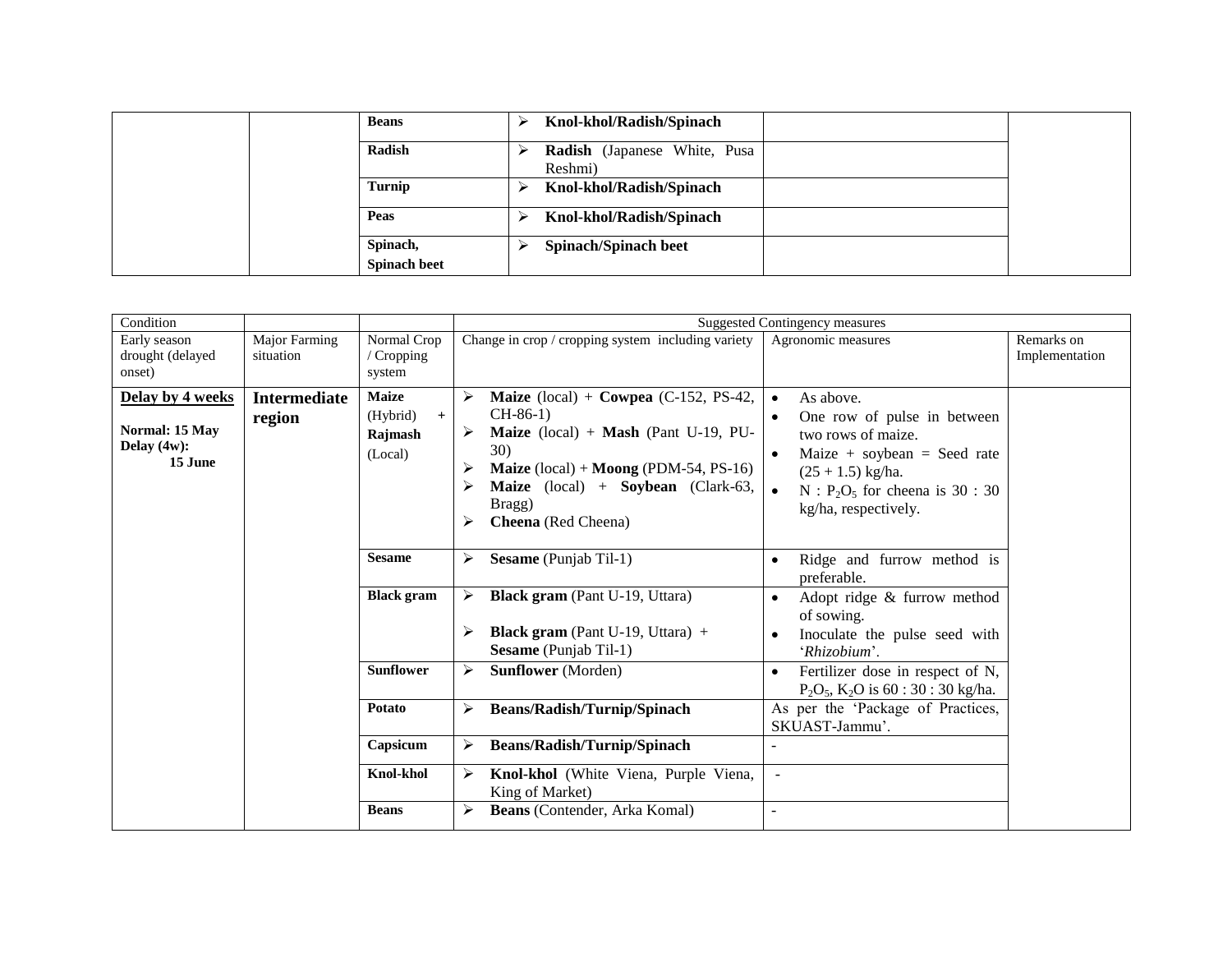|  | Radish             |   | <b>Radish</b> (Japanese White, Pusa Reshmi) |  |
|--|--------------------|---|---------------------------------------------|--|
|  | Turnip             |   | <b>Turnip</b> (PTWG, Snow Ball)             |  |
|  | Peas               |   | <b>Beans/Radish/Turnip/Spinach</b>          |  |
|  | <b>Spinach</b>     |   | <b>Spinach/Spinach beet</b>                 |  |
|  | <b>Cauliflower</b> | ⋗ | <b>Beans/Radish/Turnip/Spinach</b>          |  |
|  | Cabbage            | ↘ | <b>Beans/Radish/Turnip/Spinach</b>          |  |

| Condition                                    |               |                        |                                                                                                                                         | <b>Suggested Contingency measures</b>                                                                            |                |
|----------------------------------------------|---------------|------------------------|-----------------------------------------------------------------------------------------------------------------------------------------|------------------------------------------------------------------------------------------------------------------|----------------|
| Early season drought                         | Major Farming | Normal Crop /          | Change in crop / cropping system                                                                                                        | Agronomic measures                                                                                               | Remarks on     |
| (delayed onset)                              | situation     | Cropping system        | including variety                                                                                                                       |                                                                                                                  | Implementation |
| <b>Delay by 6 weeks</b>                      | Temperate     | Maize (Hybrid):<br>$+$ | Fodder purpose:<br>➤                                                                                                                    | Unlike grain purpose maize,<br>$\bullet$                                                                         |                |
| Normal: 15 April<br>Delay $(6w)$ :<br>30 May | region        | <b>Rajmash</b> (Local) | <b>Maize</b> (African Tall) $+$ cowpea<br>➤<br>$(EC-4216, HF-642-1, Type-2)$<br><b>Jowar</b> (M P Charri) $+$ cowpea<br>➤<br>(as above) | seed rate for fodder maize<br>would be 50 kg/ha.<br>Seed rate of fodder jowar<br>$\bullet$<br>would be 50 kg/ha. |                |
|                                              |               | Moong                  | Fodder purpose:<br>➤<br>Moong (Pusa Baishakhi/Local)<br>⋗                                                                               | $N: P_2O_5 = 16:40$ kg/ha<br>$\bullet$                                                                           |                |
|                                              |               | Potato                 | Knol-khol/Radish/Spinach<br>$\blacktriangleright$                                                                                       |                                                                                                                  |                |
|                                              |               | Capsicum               | Knol-khol/Radish/Spinach<br>➤                                                                                                           | $\overline{a}$                                                                                                   |                |
|                                              |               | <b>Knol-khol</b>       | Knol-khol (White Viena, Purple<br>➤<br>Viena)                                                                                           |                                                                                                                  |                |
|                                              |               | <b>Beans</b>           | Knol-khol/Radish/Spinach<br>⋗                                                                                                           | ÷                                                                                                                |                |
|                                              |               | <b>Radish</b>          | Radish (Japanese White, Pusa<br>➤<br>Reshmi)                                                                                            | $\overline{\phantom{a}}$                                                                                         |                |
|                                              |               | <b>Turnip</b>          | Knol-khol/Radish/Spinach<br>➤                                                                                                           | $\overline{a}$                                                                                                   |                |
|                                              |               | Peas                   | Knol-khol/Radish/Spinach<br>⋗                                                                                                           | $\overline{a}$                                                                                                   |                |
|                                              |               | Spinach                | <b>Spinach/Spinach beet</b><br>⋗                                                                                                        | $\overline{\phantom{0}}$                                                                                         |                |

-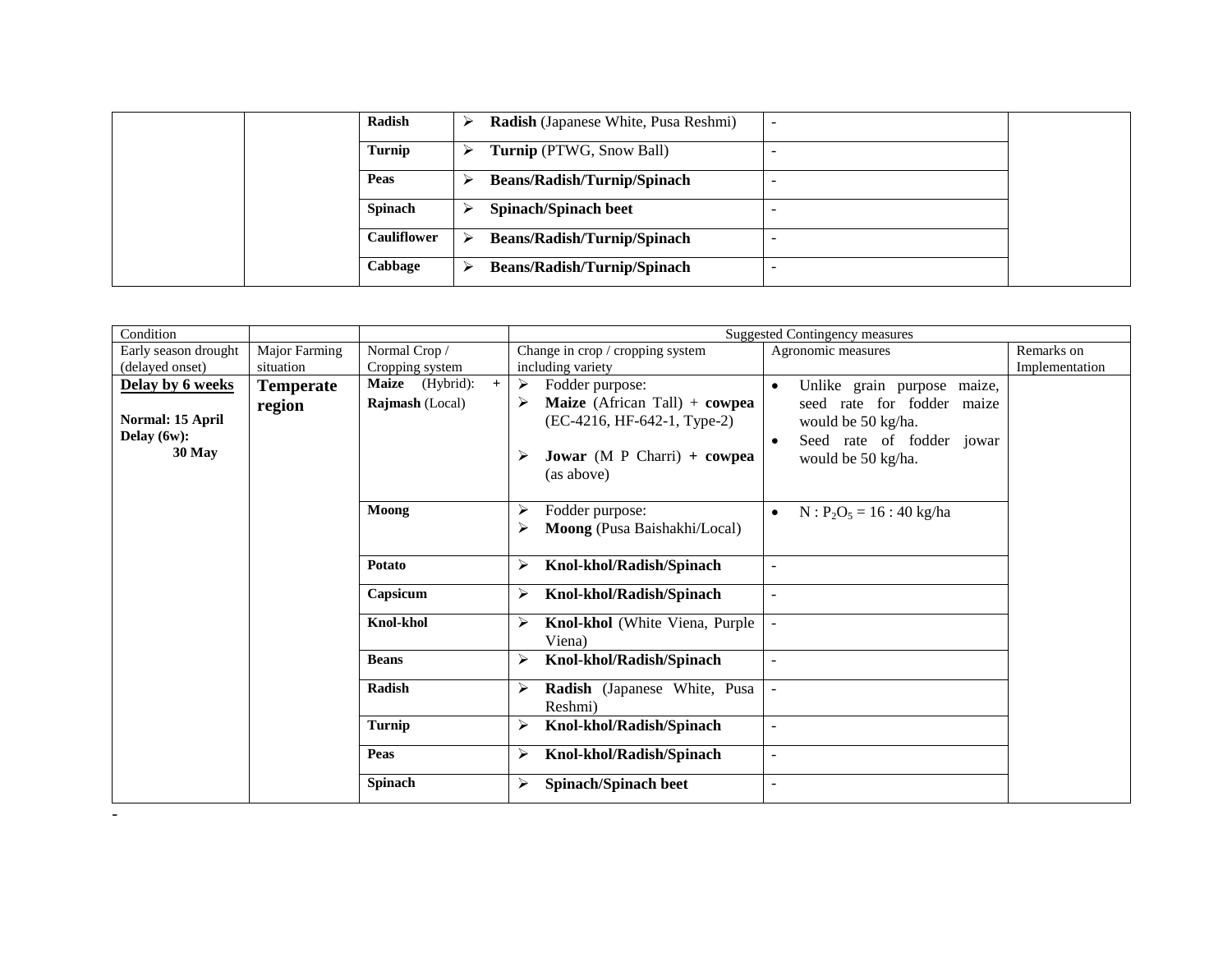| Condition                                                    |                                   |                                                           |                                                                                                                                                                                                                               | <b>Suggested Contingency measures</b>                                                                                                                                                                                                |                              |
|--------------------------------------------------------------|-----------------------------------|-----------------------------------------------------------|-------------------------------------------------------------------------------------------------------------------------------------------------------------------------------------------------------------------------------|--------------------------------------------------------------------------------------------------------------------------------------------------------------------------------------------------------------------------------------|------------------------------|
| Early season drought<br>(delayed onset)                      | <b>Major Farming</b><br>situation | Normal Crop /<br>Cropping system                          | Change in crop / cropping system<br>including variety                                                                                                                                                                         | Agronomic measures                                                                                                                                                                                                                   | Remarks on<br>Implementation |
| Delay by 6 weeks<br>Normal: 15 May<br>Delay (6w):<br>30 June | <b>Intermediat</b><br>e region    | Maize (Hybrid)<br>$+$<br>Rajmash (Local)<br><b>Sesame</b> | Fodder purpose:<br>$\blacktriangleright$<br>Maize (Africal tall) + cowpea<br>➤<br>(as above)<br><b>Jowar</b> (Type-4, MP Charri) +<br>➤<br>cowpea (as above)<br>Cheena (Red Cheena)<br>➤<br><b>Sesame</b> (Punjab Til-1)<br>➤ | Seed rate for fodder maize<br>$\bullet$<br>would be 50 kg/ha.<br>Seed rate of fodder jowar<br>$\bullet$<br>would be 50 kg/ha.<br>$N : P2O5$ for cheena is 30 : 30<br>kg/ha, respectively.<br>Ridge and furrow method is<br>$\bullet$ |                              |
|                                                              |                                   |                                                           |                                                                                                                                                                                                                               | preferable.                                                                                                                                                                                                                          |                              |
|                                                              |                                   | <b>Black</b> gram                                         | Fodder purpose:<br>➤<br>Black gram<br>$U-19$ ,<br>(Pant<br>➤<br>Uttara/Local)                                                                                                                                                 | Inoculate the black gram seed<br>$\bullet$<br>with 'Rhizobium' culture.                                                                                                                                                              |                              |
|                                                              |                                   | <b>Sunflower</b>                                          | <b>Sunflower</b> (Morden)<br>➤                                                                                                                                                                                                | Fertilizer N, $P_2O_5$ , $K_2O = 60$ :<br>$\bullet$<br>30:30 kg/ha                                                                                                                                                                   |                              |
|                                                              |                                   | Potato                                                    | Knol-khol/Radish/Spinach<br>➤                                                                                                                                                                                                 | Follow the 'Package of Practices,<br>SKUAST-Jammu'.                                                                                                                                                                                  |                              |
|                                                              |                                   | Capsicum                                                  | Knol-khol/Radish/Spinach<br>➤                                                                                                                                                                                                 |                                                                                                                                                                                                                                      |                              |
|                                                              |                                   | <b>Knol-khol</b>                                          | Knol-khol (White Viena, Purple<br>➤<br>Viena, King of Market)                                                                                                                                                                 | $\sim$                                                                                                                                                                                                                               |                              |
|                                                              |                                   | <b>Beans</b>                                              | Knol-khol/Radish/Spinach<br>➤                                                                                                                                                                                                 |                                                                                                                                                                                                                                      |                              |
|                                                              |                                   | Radish                                                    | Radish (Japanese White, Pusa<br>➤<br>Reshmi)                                                                                                                                                                                  |                                                                                                                                                                                                                                      |                              |
|                                                              |                                   | <b>Turnip</b>                                             | Knol-khol/Radish/Spinach<br>⋗                                                                                                                                                                                                 | ÷,                                                                                                                                                                                                                                   |                              |
|                                                              |                                   | Peas                                                      | Knol-khol/Radish/Spinach<br>➤                                                                                                                                                                                                 | $\overline{a}$                                                                                                                                                                                                                       |                              |
|                                                              |                                   | Spinach,<br><b>Spinach beet</b>                           | <b>Spinach/Spinach beet</b><br>➤                                                                                                                                                                                              | ÷,                                                                                                                                                                                                                                   |                              |
|                                                              |                                   | <b>Cauliflower</b>                                        | Knol-khol/Radish/Spinach<br>➤                                                                                                                                                                                                 | $\blacksquare$                                                                                                                                                                                                                       |                              |
|                                                              |                                   | Cabbage                                                   | Knol-khol/Radish/Spinach<br>➤                                                                                                                                                                                                 | $\blacksquare$                                                                                                                                                                                                                       |                              |

| $\cdots$<br>ondition_   |                  |                          | Suggested Contingency measures         |                    |                |  |  |  |
|-------------------------|------------------|--------------------------|----------------------------------------|--------------------|----------------|--|--|--|
| season drought<br>Earlv | Maior<br>Farmıng | $\sim$<br>Crop<br>Normal | : system<br>∟hange in cron<br>cropping | Agronomic measures | Remarks on     |  |  |  |
| (delaved onset)         | situation        | Cropping system          | including variety                      |                    | Implementation |  |  |  |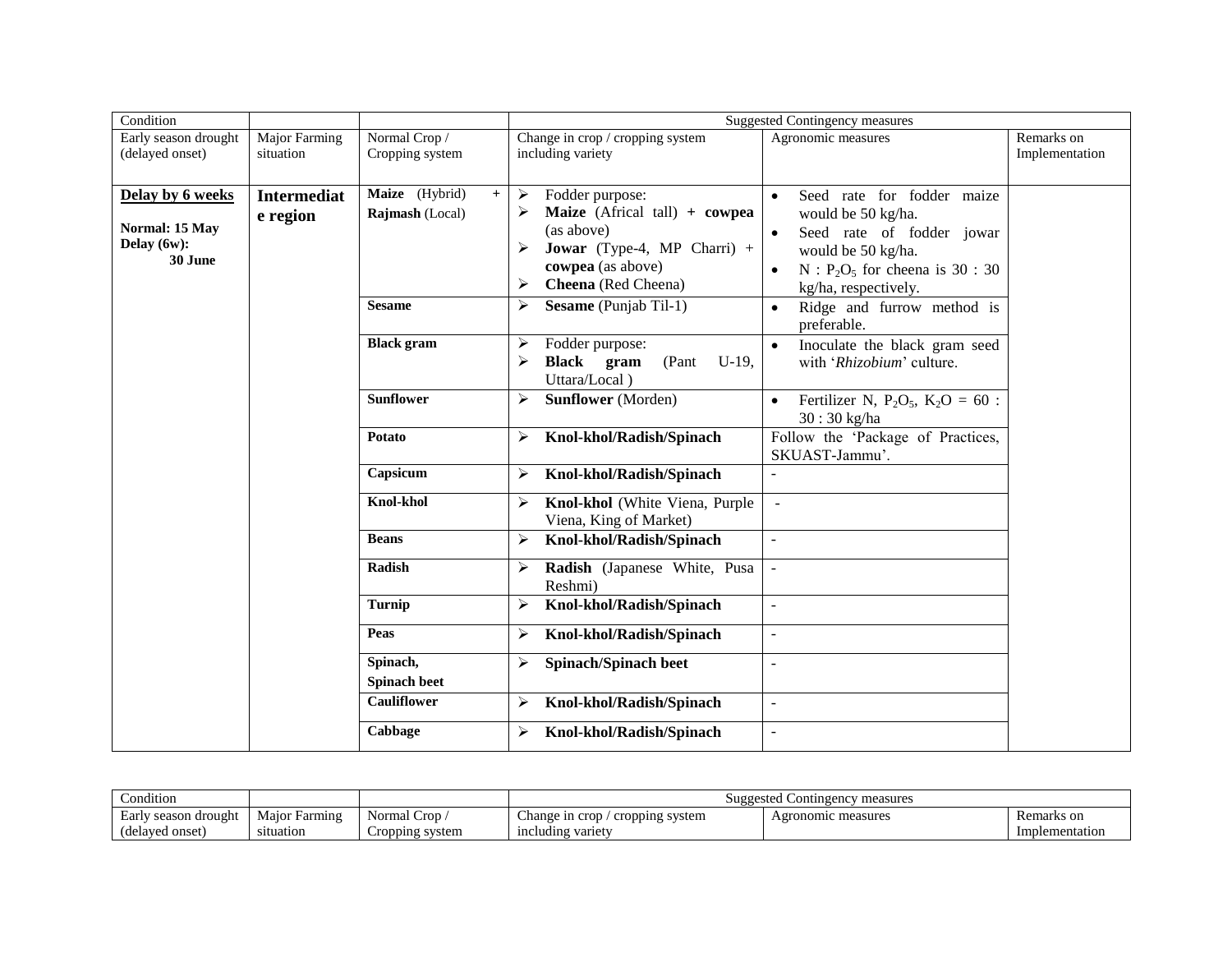| Delay by 8 weeks<br>Normal: 15 April<br>Delay $(8w)$ :<br>15 June | <b>Temperate</b><br>region | (Hybrid):<br><b>Maize</b><br>$+$<br><b>Rajmash</b> (Local) | ➤<br>➤<br>➤ | Fodder purpose:<br>Maize (African Tall) + cowpea<br>$(EC-4216, HF-642-1, Type-2)$<br><b>Jowar</b> (M P Charri) $+$ cowpea<br>(as above) | Unlike grain purpose maize,<br>$\bullet$<br>seed rate for fodder maize<br>would be 50 kg/ha.<br>Seed rate of fodder jowar<br>$\bullet$<br>would be 50 kg/ha. |
|-------------------------------------------------------------------|----------------------------|------------------------------------------------------------|-------------|-----------------------------------------------------------------------------------------------------------------------------------------|--------------------------------------------------------------------------------------------------------------------------------------------------------------|
|                                                                   |                            | Moong                                                      | ⋗<br>⋗      | Fodder purpose:<br>Moong (Pusa Baishakhi/Local)                                                                                         | $N: P_2O_5 = 16: 40$ kg/ha<br>$\bullet$                                                                                                                      |
|                                                                   |                            | Potato                                                     | ➤           | Knol-khol/Radish/Spinach                                                                                                                | $\overline{\phantom{a}}$                                                                                                                                     |
|                                                                   |                            | Capsicum                                                   | ⋗           | Knol-khol/Radish/Spinach                                                                                                                | $\overline{a}$                                                                                                                                               |
|                                                                   |                            | <b>Knol-khol</b>                                           | ➤           | Knol-khol (White Viena, Purple<br>Viena)                                                                                                |                                                                                                                                                              |
|                                                                   |                            | <b>Beans</b>                                               | ➤           | Knol-khol/Radish/Spinach                                                                                                                | $\overline{a}$                                                                                                                                               |
|                                                                   |                            | Radish                                                     | ➤           | Radish (Japanese White, Pusa<br>Reshmi)                                                                                                 |                                                                                                                                                              |
|                                                                   |                            | Turnip                                                     | ⋗           | Knol-khol/Radish/Spinach                                                                                                                | $\blacksquare$                                                                                                                                               |
|                                                                   |                            | Peas                                                       | ≻           | Knol-khol/Radish/Spinach                                                                                                                | $\overline{\phantom{0}}$                                                                                                                                     |
|                                                                   |                            | <b>Spinach</b>                                             | ⋗           | <b>Spinach/Spinach beet</b>                                                                                                             | ÷                                                                                                                                                            |

| Condition                                                       |                                |                                            | Suggested Contingency measures                                                                                                                                 |                                                                                                                  |                              |  |  |  |  |
|-----------------------------------------------------------------|--------------------------------|--------------------------------------------|----------------------------------------------------------------------------------------------------------------------------------------------------------------|------------------------------------------------------------------------------------------------------------------|------------------------------|--|--|--|--|
| Early season drought<br>(delayed onset)                         | Major Farming<br>situation     | Normal Crop/<br>Cropping system            | Change in crop / cropping system including variety                                                                                                             | Agronomic measures                                                                                               | Remarks on<br>Implementation |  |  |  |  |
| Delay by 8 weeks<br>Normal: 15 May<br>Delay $(8w)$ :<br>15 July | <b>Intermediat</b><br>e region | Maize (Hybrid) +<br><b>Rajmash</b> (Local) | Fodder purpose:<br>➤<br><b>Maize</b> (Africal tall) $+$ <b>cowpea</b> (as above)<br>➤<br><b>Jowar</b> (Type-4, MP Charri) $+$ <b>cowpea</b> (as<br>⋗<br>above) | Seed rate for fodder<br>maize would be 50<br>kg/ha.<br>Seed<br>rate of fodder<br>jowar would be<br>-50<br>kg/ha. |                              |  |  |  |  |
|                                                                 |                                | <b>Sesame</b>                              | <b>Sesame</b> (Punjab Til-1)<br>⋗                                                                                                                              | Ridge<br>furrow<br>and<br>method is preferable.                                                                  |                              |  |  |  |  |